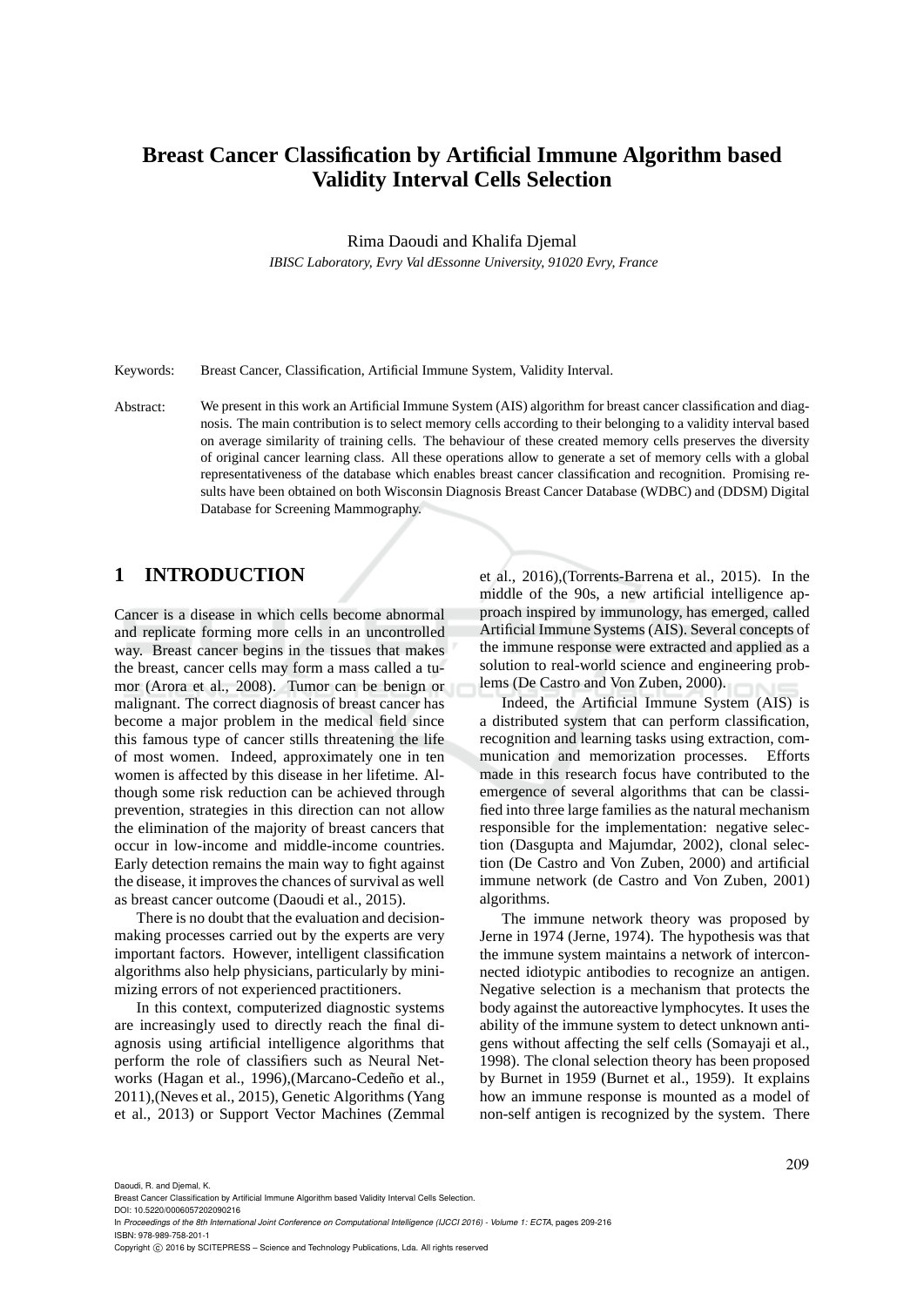are two processes: the recognition of the shape of the antigen and selecting the antibody specific to it. The idea is that only antibodies capable of recognizing the antigen are activated for proliferation (cloning + mutation).

Since 1959, there have been improvements of the Burnet's theory, especially on the way the antigens are recognized. But the basic principles of clonal selection and affinity maturation by hypermutation are sufficient for the purposes of artificial clonal selection algorithms.

In 2002, De Castro and Von Zuben (De Castro and Von Zuben, 2000) proposed a clonal selection based algorithm named CLONALG. The principle of this algorithm is to build an initial memory cells population and expose them to the antigens (training examples) for a number generations to develop a population of more specific memory cells to these antigens through the cloning and mutation processes.

The main learning steps of CLONALG algorithm are:

- Generation of initial memory cells by a random selection of training examples.
- Memory cells evaluation and selection of the most representative of the antigen.
- Cloning, mutation and re-selection of the best mutated clone.
- Maintaining of diversity by the rejection of the less good memory cells and their replacement by randomly generated ones.

Compared to other clonal selection algorithms, CLONALG has low complexity and requires fewer parameters that can influence the classification accuracy (Brownlee, 2005),(Zhang, 2011). It has been successfully applied to solve various complex problems, and offers a promising precision in the field of pattern recognition.

Several studies have been published to improve the potentially negative features in the learning of CLONALG algorithm, including the exploration of the information contained in the population of mutated clones(White and Garrett, 2003), (Tasnim et al., 2014), or the generalization of memory cells(Sharma and Sharma, 2011). In (Daoudi et al., 2014), the work is to improve two limitations observed on CLON-ALG algorithm, the first in the way it is initialized, and the second in the selection of memory cells to be cloned to avoid rejecting cells and their replacement by randomly generated ones. The rejection step of the less competent memory cells in CLONALG is used to maintain diversity in the algorithm, but no check is made that the added random cells are better than those which are rejected. The improvements consist



Figure 1: Cells Clonal Selection Artificial Immune System (CCS-AIS) Diagram (Daoudi et al., 2014).

in maintaining diversity by creating initial antibodies (memory cells) and new memory cells from averaged local subgroups. Diagram of CCS-AIS approach proposed in (Daoudi et al., 2014) is given in figure 1. The results significantly improves the accuracy of CLON-ALG. Nevertheless, we found that averaging cells operations do not adequately represent the true diversity of all examples of the class to learn. Indeed, even if the initial memory cells (antibodies) are not randomly selected, they do not often guarantee the overall representativeness of the class. In this work, we propose a method to validate these cells by using cells selection validity interval.

The rest of the paper is composed as follows: in the next section we present the databases that we used to evaluate our approach. Section 3 details the different steps of the proposed Validity Interval Cells Selection Artificial Immune System (VICS-AIS) algorithm. The results of application and the work's conclusion are given in sections 4 and 5 respectively.

## **2 USED DATABASES**

To evaluate our proposed algorithm, we chose to apply it on two different databases the most used in the field of diagnosis of breast cancer: Wisconsin Diagnosis Breast Cancer Database (WDBC) and Digital Database for Screening Mammography (DDSM).

# **2.1 Wisconsin Diagnosis Breast Cancer Database (WDBC)**

To evaluate our work, we chose to apply it on the Wisconsin Diagnosis Breast Cancer Database (WDBC). It was supported by Dr. William H Wolberg et al. (Wolberg and Mangasarian, 1990). WDBC consists of data from 569 breast fine needle aspirate (FNA) cases con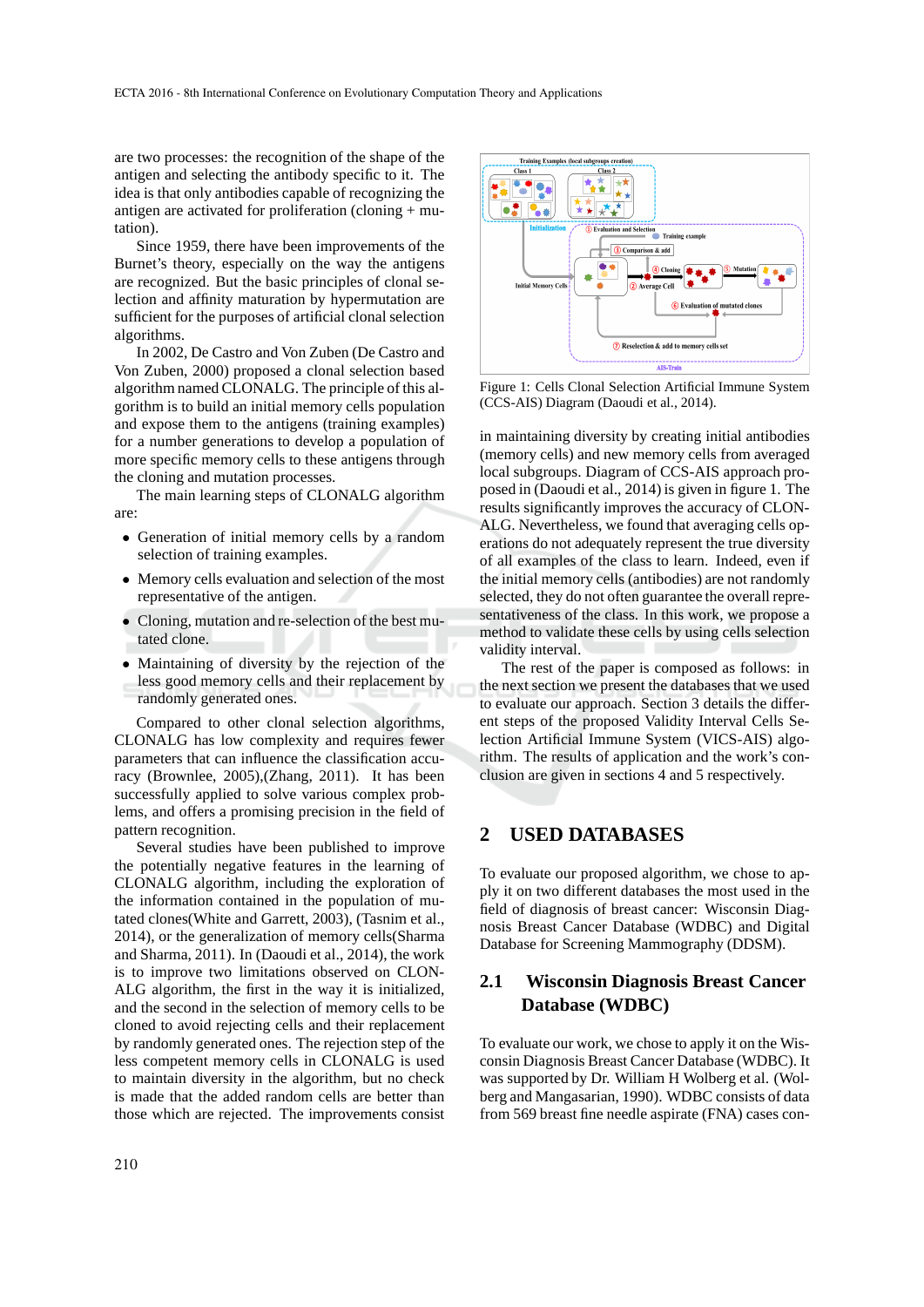taining 32 descriptive features, where the two first features correspond to a unique identification number and the diagnosis status (benign or malignant). The rest 30 features are computed from a digitized image of a FNA of a breast mass by obtaining a small drop of fluid from a breast tumor using a fine needle. With an interactive interface, active contour models are initialized near the boundaries of a set of different cells. The customized snakes are deformed to the exact shape of cells, ten features are computed for each cell and the mean value, largest value and standard error of each feature are computed for each image. The case distribution includes 357 cases of benign breast changes and 212 cases of malignant breast cancer. The descriptive features are recorded with four significant digits including:

1. Radius; 2. Texture; 3. Perimeter; 4. Area; 5. Smoothness; 6. Compactness; 7. Concavity; 8. Concave points; 9. Symmetry; 10. FracDim = fractal dimension The features are recorded with four significant digits, and since they are measured in different scales, the error function will be dominated by largescale variables. Thus, to eliminate the effect of different levels, standardization is needed before learning.

In our work the WDBC database is normalized in the range [0, 1] according to the following equation:

$$
x_i = \frac{x_i^o - x_{min}}{X_{max} - x_{min}}\tag{1}
$$

Where  $x_{min}$  is the minimum of the data *X* for all *i*, *x<sub>max</sub>* is the maximum of the data *X* for all *i*,  $x_i^o$  is the original  $i^{th}$  data of data *X*, and  $x_i$  the normalized feature value.

# **2.2 Digital Database for Screening Mammography (DDSM)**

The digital database for screening mammography (DDSM) was assembled by a group of researchers from the University of South Florida and was completed in 1991(Heath and Bowyer, 2000). It comprises 2620 cases collected from the hospital, "Massachusetts General Hospital" (MGH), the University "Wake Forest University" (WFU) and the hospital "Washington University of St. Louis School of Medicine" (WUSTL). DDSM has been widely used by the scientific community in the field of breast cancer diagnosis; it has the advantage of using the same standardized lexicon by the American College of Radiology (ACR) in the BI-RADS (Breast Imaging-Reporting And Data System). Different patient records were made as part of breast cancer screening and were classified into three cases: normal cases (no lesions) benign, and malignant cases. Each

file is composed of four views that contain the external oblique (MLO) and craniocaudal (CC) of each breast. These files are also provided with data annotations by radiologists. These annotations are used to describe the various lesions present in the images such as the number and type of anomalies (microcalcifications / masses), the biopsy result (Benin / malignant), the location of lesions, etc. In this work, we only deal with the case of masses (not microcalcifications). Sub-database of DDSM was created consisting of 242 masses: 128 benign and 114 malignant. These examples will be partitioned (in the same way that the WDBC database) into training and test examples.

The description of breast masses is a very important step, three new descriptors: the Skeleton End Point (SEP), Protuberance selection (PS) and the Spiculated Mass Descriptor (SMD) were proposed in ((Sellami-Masmoudi et al., 2009), (Cheikhrouhou et al., 2011) and (Kachouri et al., 2012)) respectively, which were compared to 19 other features proposed in the literature ((Daoudi et al., 2014)). In this work, all of the 22 features are used to evaluate the performance of the proposed VICS-AIS classifier.

# **3 PROPOSED AIS ALGORITHM BASED VALIDITY INTERVAL CELLS SELECTION (VICS-AIS)**

We propose in this work a method for validating the memory cells by using a validity interval for improving breast cancer recognition. This validity interval is based on the standard deviation of average similarities of all training cells, more particularly of the relevant class. As we mentioned in section 1, the created memory cells in (Daoudi et al., 2014) which are used in classification do not often ensure a good representation of all original cells of the different training classes (benign and malignant). To improve the representativeness of theses training cells, we propose to determine a validity interval allowing the selection of more efficient memory cells. By using a validity interval we garantee a better deversity for the set of memory cells, and we have less identical cells that may slow down the training process. This proposed solution is composed of three main steps. The first one consist in determining the validity interval of selection, the second step concerns the selection of initial memory cells using validity interval presented in the first step. The last step is the global AIS training system.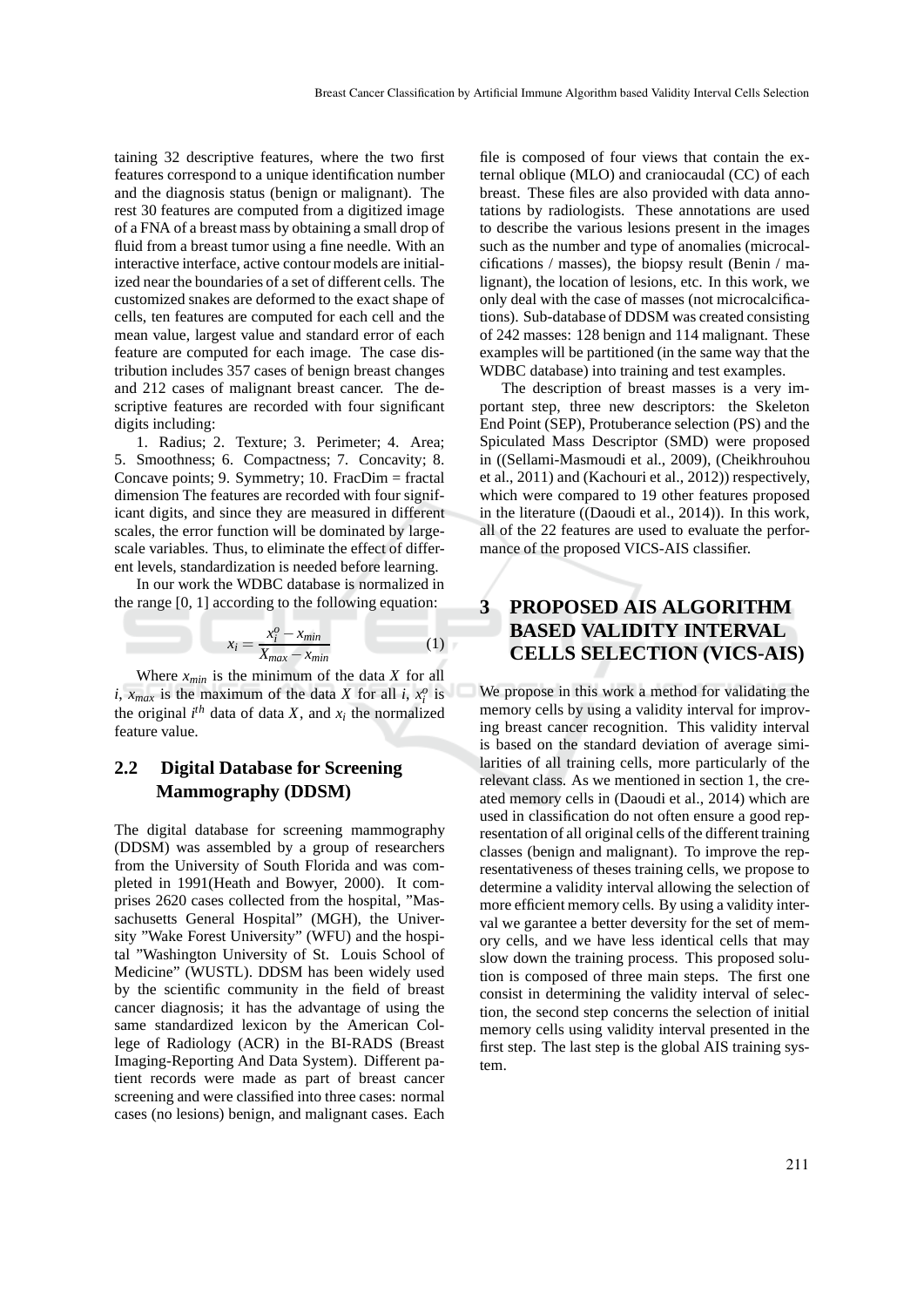

Figure 2: Histogram of similarities between the overall average cell (OAC) and training examples of Benign class (a) and Malignant class (b).

#### **3.1 Validity Interval of Selection**

From training cells, we calculate an overall average cell (OAC), then we determine its similarity (Sim) with all the examples of the training class. We calculate the statistical characteristics: the mean, variance and standard deviation.

Similarity is the measure of match between the antigen (training example) and a memory cell. In our work, and as the attribute values of the used databases are real, it is determined using the Euclidean distance (ED) calculated by:

$$
ED(OAC, Training\_Example) = \sqrt{\sum_{i=1}^{n} (x_i - y_i)^2} \tag{2}
$$

with  $OAC = x_1, \ldots, x_n$  and *Training Example* = *y*, ..,*yn*, and *n* is the database dimension.

$$
Sim(OAC, Training\_Example) = 1 - ED
$$
 (3)

The average similarity of the class (*Sim moy*) is the average of similarities of OAC with all instances of the class. Figure 2 shows an example of the similarities between the overall average cell (OAC) and training examples of each class (left: Benign,right: Malignant) of WDBC database. The figure illustrates the diversity of training examples of each class, which we must select the right memory cells representative of the same diversity.

Subsequently, we calculate the standard deviation σ of the similarities of each class by the equations:

$$
\sigma = \sqrt{\frac{1}{M} \sum_{i=1}^{M} (x_i - \bar{x})^2}
$$
 (4)

With  $\bar{x}$  = The average similarity of the class (*Sim moy*), and *M*: the total number of training data.

The Validity Interval (VI) of each training class is determined by:

$$
VI = Sim\_mov \pm \sigma = [Sim\_mov - \sigma, Sim\_mov + \sigma]
$$
\n(5)

This interval will be used to validate the selected clones to reach all final memory cells pool.

## **3.2 Initial Memory Cells Selection using Validity Interval (VI)**

In this step, the creation of the initial memory cells for each training class is performed in the same manner as in (Daoudi et al., 2014), i.e. from averaged local subgroups of training examples. The aim is to create initial cells representing all the data to learn, instead of randomly selecting cells not necessarily representative of the class.

After creating the initial memory cells  $(MC_1, \ldots, MC_N)$ , we compute the average similarity of each one with all the Training examples  $(T E_1, ..., T E_M)$ .

with *N*: the number of initial memory cells  $(NB_{MC_i})$ .

$$
Sim\_mov(MC_i) = \frac{1}{M} \sum_{j=1}^{M} Sim(MC_i, TE_j) \qquad (6)
$$

- If  $Sim\_mov(MC_i) \in VI$ ;  $MC_i$  is kept in the initial memory cells set.
- Otherwise, it will not be considered.

## **3.3 AIS Training System**

In this step, the training of the artificial immune system is made. Average cells are created and added to the set of the final memory cell as has been described in (Daoudi et al., 2014), but with an additional condition.

Indeed, the memory cells (medium or mutated clones) will be added to the memory cells only if their average similarities are in the validation interval (*VI*) of the relevant class.

- If  $Sim\_mov(Cell) \in VI$ ; add *Cell* to final memory cells. ( Cell= Average cell or mutated clone).
- Otherwise, reject Cell.

In this way we enable the generation of memory cells with an overall representativeness of each class to learn. General diagram of VICS-AIS proposed algorithm is given in Figure 3

At the end of a defined number of iterations (fixed by the user), we dispose of a set of global memory cells for each training class. These cells will be used in the test phase to determine the class of each sample to be classified. The application results of our approach for breast cancer diagnosis are presented in the following section.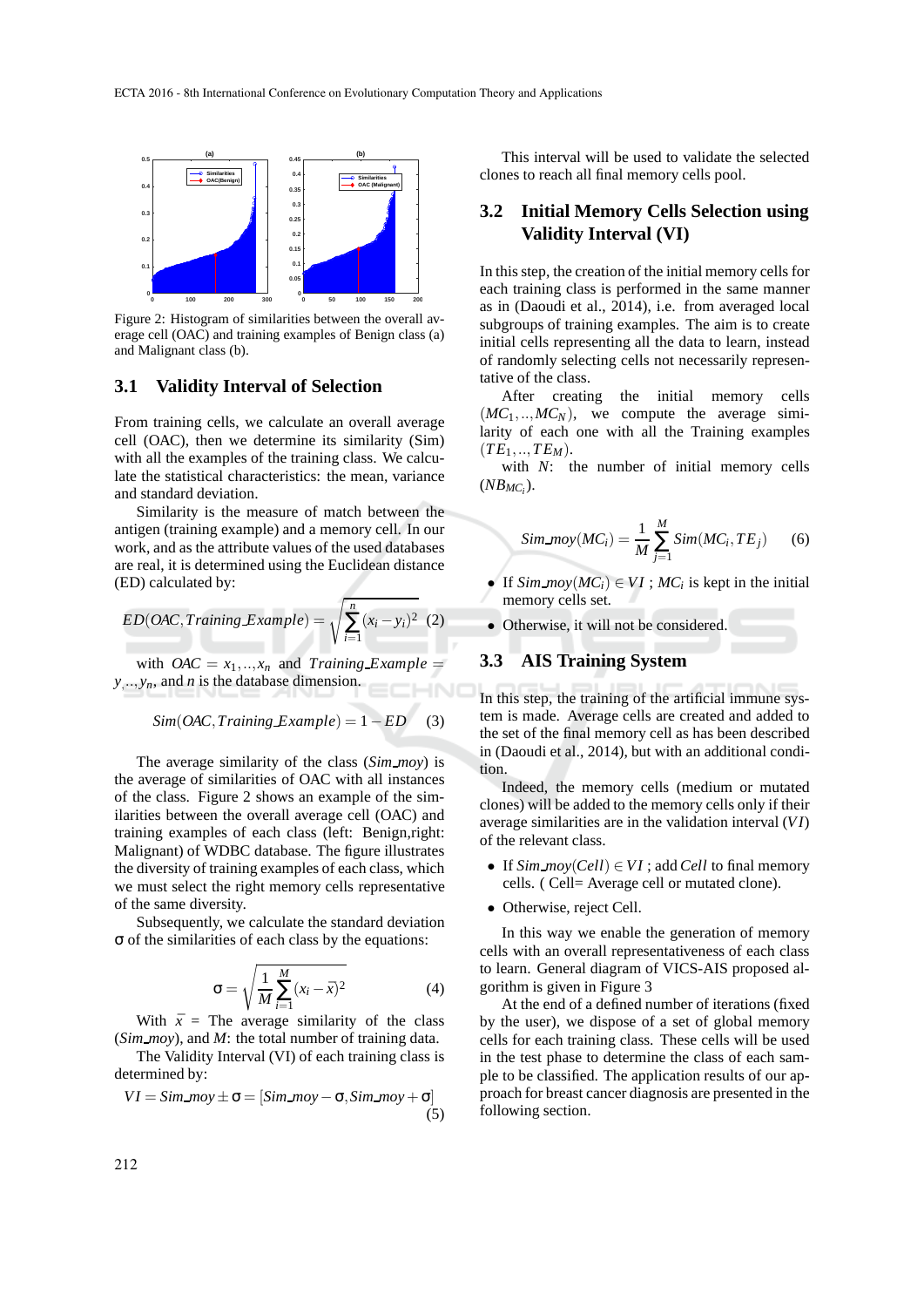

Figure 3: Diagram of VICS-AIS composed of Step I: Validity interval Creation for selection (VI), Step II: initial memory cells selection using (VI) and Step III: AIS training system.

## **4 EXPERIMENTAL RESULTS**

The overall results of this research are given in this section. First we present the parameters used in evaluation, then all achieved tests are given and discussed in subsequent sections.

### **4.1 Algorithm Parameters**

We present in this section all of the parameters used in our evaluations of the VICS-AIS approach on both WDBC and DDSM databases.

#### **4.1.1 Number of Initial Memory Cells**

The initial memory cells population must be consistent enough to properly represent the learning database. At the same time, the number of these cells should not be very great because it affects the speed of the algorithm. The number of initial memory cells of each class (*NBMC<sup>i</sup>* ) which is also the number of local sub-groups is randomly determined by the equation:

$$
NB_{MC_i} = round(rand(\frac{X}{3}, \frac{X}{2}))
$$
 (7)

With X the total number of training examples of a given class.

### **4.1.2 Number of Clones**

The number of clones of each memory cell is calculated proportionally to its similarity value by the following equation: UBLICATIONS

$$
NB_{Clones} = round(\beta * Sim)
$$
 (8)

Where β is a cloning factor fixed by user. In our work, β was set to 5 experimentally.

#### **4.1.3 Range of Mutation**

The mutation interval of each clone is inversely proportional to its similarity value. I.e, the larger similarity value is, the less the interval of change is wide. Thus, the mutation value is randomly selected between [Sim-1,1-Sim]. Table 1 summarizes all the parameters used in the evaluation of the proposed VICS-AIS approach:

Table 1: Used parameters in evaluation.

| Parameter                 | Value                                             |
|---------------------------|---------------------------------------------------|
| Similarity                | 1- Euclidean distance                             |
| $\overline{N}B_{Clones}$  | $\beta * Sim$                                     |
| $\beta$ (Cloning factor)  |                                                   |
| Mutation                  | $\text{Rand}(\textit{sim} - 1, 1 - \textit{sim})$ |
| $NB_{MC_i}$               | rand $(\frac{X}{3}, \frac{X}{2})$                 |
| $k$ (Local subgroup size) | $\overline{N}B_{MC}$                              |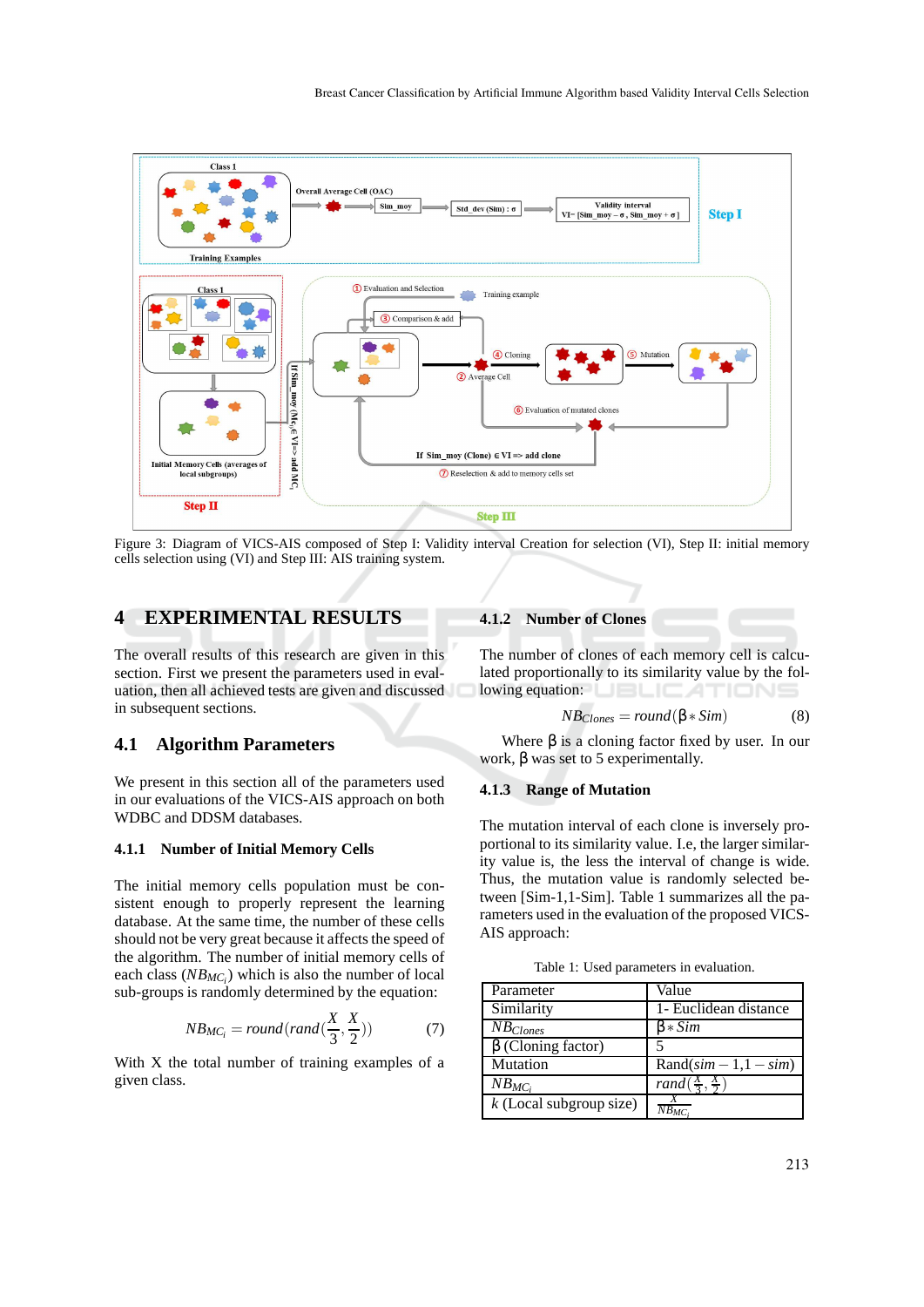After presenting the parameters used for the evaluation of the approach that we proposed to improve the clonal selection, we present in the next section the application results of VICS-AIS (Validity Interval Clonal Selection Artificial Immune System). The algorithm VICS-AIS aims to enhance the diversity of the CCS-AIS algorithm (Daoudi et al., 2014). Indeed, to improve the overall representativeness of the training data and preserve good diversity in the algorithm, we proposed to use a validity interval for each class to learn based on the statistical characteristics of the **latter** 

## **4.2 Classification Results**

Based on the parameters set in the previous section, this work uses four-fold cross validation to evaluate the performance of the proposed approach. We shared our databases into four equal parts, and used three parts, for training and one for testing at each evaluation. After 1,2 5 and 10 generations (iterations) of the algorithm, the memory cells generated at the end of training are used in evaluation. The average of 10 successive runs is taken as the end result of an evaluation. Tables 2 and 3 present the classification results obtained by the VICS-AIS method on WDBC and DDSM databases are respectively, for the different number of generations.

Table 2: Classification results on WDBC database.

| Generations | $(\%)$ Train $\pm \sigma$ | $(\%)$ Test $\pm \sigma$ |
|-------------|---------------------------|--------------------------|
|             | $96.96 \pm 0.85$          | $94.18 \pm 1.32$         |
|             | $97.80 \pm 0.30$          | $94.75 + 1.05$           |
| 5           | $98.55 \pm 0.32$          | $95.48 \pm 0.90$         |
| 10          | $98.95 \pm 0.16$          | $97.58 \pm 0.22$         |

| Table 3: Classification results on DDSM database. |
|---------------------------------------------------|
|---------------------------------------------------|

| Generations | $(\%)$ Train $\pm \sigma$ | $(\%)$ Test $\pm \sigma$ |
|-------------|---------------------------|--------------------------|
|             | $94.55 \pm 1.40$          | $94.64 \pm 0.87$         |
|             | $94.70 \pm 1.60$          | $94.91 + 1.12$           |
|             | $95.54 \pm 0.56$          | $95.18 + 0.80$           |
| 10          | $96.66 \pm 0.20$          | $95.76 + 0.39$           |

On WDBC database, proposed VICS-AIS algorithm obtained 97.58% classification accuracy after 10 generations, compared to CCS-AIS which provided 96.80%. On DDSM database, the final classification result after 10 generations of VICS-AIS algorithm was 95.76%, while CCS-AIS algorithm reached 94.98%. We also noticed a rapid learning of the VICS-AIS algorithm with respect to CCS-AIS, and this is thanks to the good selection of appropriate memory cells, and elimination of redundant or identical cells. So we can say that the proposed approach

has contributed to the improvement of CCS-AIS algorithm.

Since the VICS-AIS algorithm is an improvement CCS-AIS algorithm, we present in Figure 4 a comparison between the two approaches in terms of average similarities of both Benign and Malignant classes of WDBC database (because it is more consistent than the base DDSM). The average similarities of final memory cells obtained by the two approaches are calculated and compared with the average similarity of the original cells of the database. we also present a comparison between these values and between the validity intervals of each approach in table 4.

The validity intervals of final memory cells obtained by CCS-AIS algorithm on both benign and malignant classes are narrower than those of the memory cells obtained by our approach (table4). From figure 4, we can observe that average similarities of final memory cells of VICS-AIS are nearest to the average similarities of training WDBC database for benign and malignant classes, unlike average similarities of CCS-AIS memory cells which are smaller. From these obtained results, we can say that the proposed VICS-AIS method is effective. Indeed, the introduction of validity interval in the algorithm allowed a global representation of the diversity of training data, which is important to avoid local minima and ensures a more accurate classification.

#### **4.3 Comparative Study**

In this section, we provide a comparative study between the approach we proposed, and some clonal selection algorithms of the literature (including CCS-AIS) that we have implemented. We applied each algorithm on the two databases (WDBC and DDSM) using the same parameters listed in table 1. The results of each application for 10 generations are listed in table 5.

4TIONS

By comparing the results, it is easily noticeable that the VICS-AIS algorithm has the best classification rate on both WDBC and DDSM databases. Another important point which illustrates the effectiveness of improvements in CCS-AIS algorithm is the standard deviation  $(\sigma)$ . Indeed, the VICS-AIS algorithm has smaller values of σ, which means that it is the most accurate approach. It was reduced by 0.3% on WDBC database and 0.39 % on the DDSM database. Learning the 10 generations of VICS-AIS is also the fastest among the approaches listed in Table 5, thanks to the good selection of memory cells, and elimination of repetitive cells due to the cloning and the mutation operators.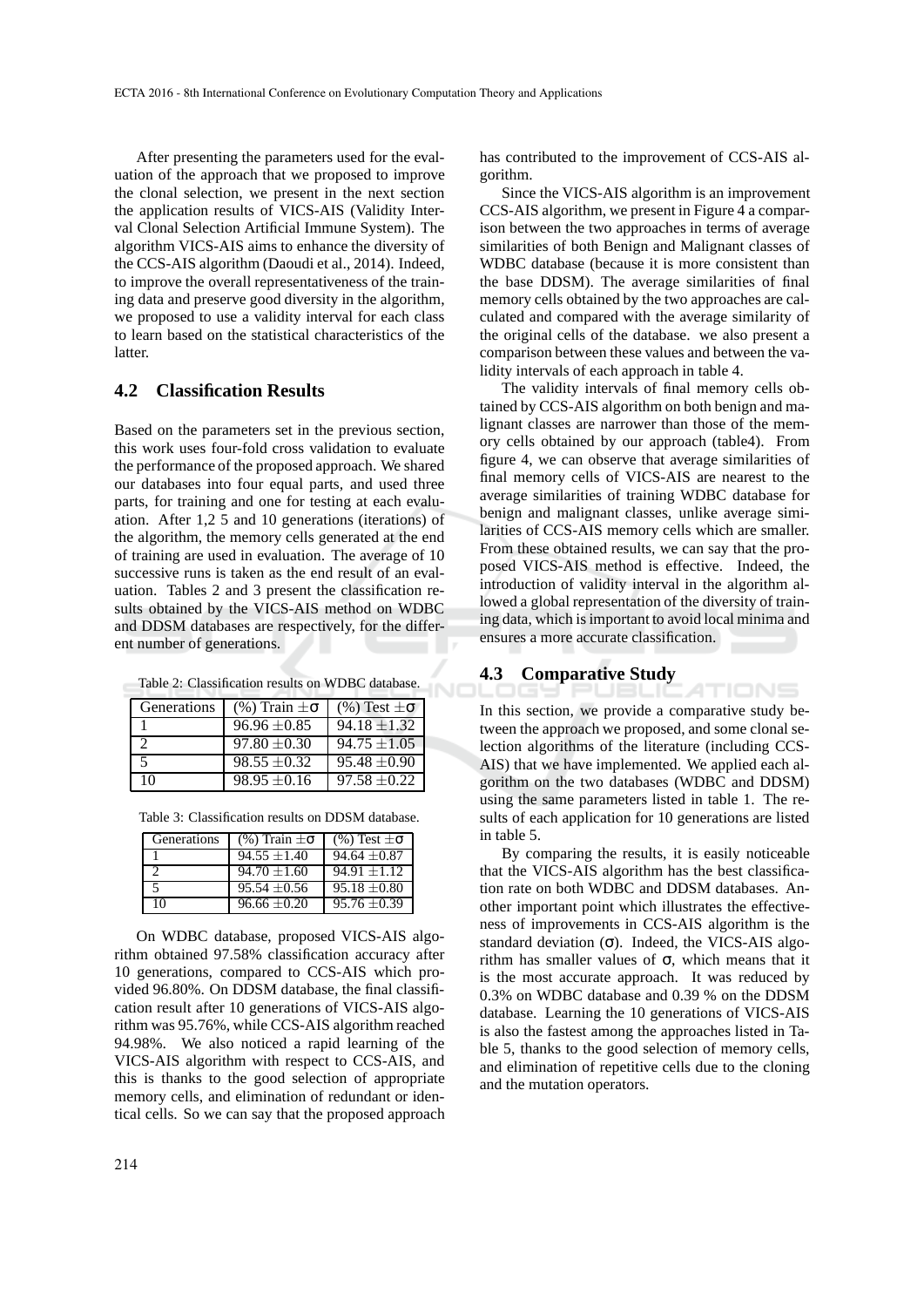

Figure 4: Comparison between average similarities values of WDBC database and final memory cells of CCS-AIS algorithm and our approach.

Table 4: Comparison of Validation Intervals and average similarities values of WDBC database with final memory cells of CCs-AIS algorithm and our approach.

|                              | $(%)$ VI (B)   VI (M) |                                                                                                                            | $Sim_mov(B)$ | $\sim$ Sim moy (M) |
|------------------------------|-----------------------|----------------------------------------------------------------------------------------------------------------------------|--------------|--------------------|
| <b>WDBC</b>                  |                       | $[0.08, 0.19]$ $[0.08, 0.20]$ $[0.13]$                                                                                     |              | 0.14               |
| CCS-AIS(Daoudi et al., 2014) |                       | $\begin{bmatrix} 0.06, 0.12 \end{bmatrix}$ $\begin{bmatrix} 0.06, 0.13 \end{bmatrix}$ $\begin{bmatrix} 0.09 \end{bmatrix}$ |              | 0.09               |
| VICS-AIS                     | [0.08, 0.12]          | $[0.08, 0.14]$ 0.10                                                                                                        |              | 0.11               |

| Table 5: Comparison of classification results. |                                     |                                          |
|------------------------------------------------|-------------------------------------|------------------------------------------|
| Algorithm                                      | $(\%)$ WDBC                         | $(\%)$ DDSM                              |
| CLONALG (De Castro and Von Zuben, 2002)        | $89.86 \pm 4.45$                    | $85.15 \pm 6.46$                         |
| AIRS (Watkins et al., 2004)                    |                                     | $90.30 \pm 1.36$   89.15 $\pm$ 1.88      |
| CLONAX (Sharma and Sharma, 2011)               |                                     | $93.40 \pm 2.23$ $\sqrt{92.25 \pm 1.47}$ |
| MF-AIS (Daoudi et al., 2013)                   | $95.03 \pm 0.50$   $94.91 \pm 0.61$ |                                          |
| CCS-AIS (Daoudi et al., 2014)                  | $96.80 \pm 0.52$                    | $94.98 \pm 0.78$                         |
| VICS-AIS (This Study)                          |                                     | $97.58 \pm 0.22$ $95.76 \pm 0.39$        |

# **5 CONCLUSION**

The objective of this work is to provide help to the experts for a second opinion for breast cancer diagnosis. In this aim, we presented in this paper an artificial immune algorithm based validity interval for memory cells selection (VICS-AIS). The proposed approach selects the memory cells according to their belonging to a validity interval based on average similarity to ensure global representation of the diversity of the data to learn. The main contributions that we brought and that justify the improved results are :

- Improvement of initialization, by creating specific initial memory cells for each learning class, and selection of the most representative among these cells.
- Creation of potential memory cell for cloning and

#### mutation.

• Use of a validity interval of selection to improve the overall representativeness and preserve good diversity of learning data.

The obtained results on WDBC and DDSM databases show a great performance of the classifier. Based on this work, we can say that the introduction of validity intervals in the training of AIS algorithms is effective to properly represent the true diversity of the training data, and guarantee good quality memory cells.

# **REFERENCES**

Arora, N., Martins, D., Ruggerio, D., Tousimis, E., Swistel, A. J., Osborne, M. P., and Simmons, R. M. (2008).